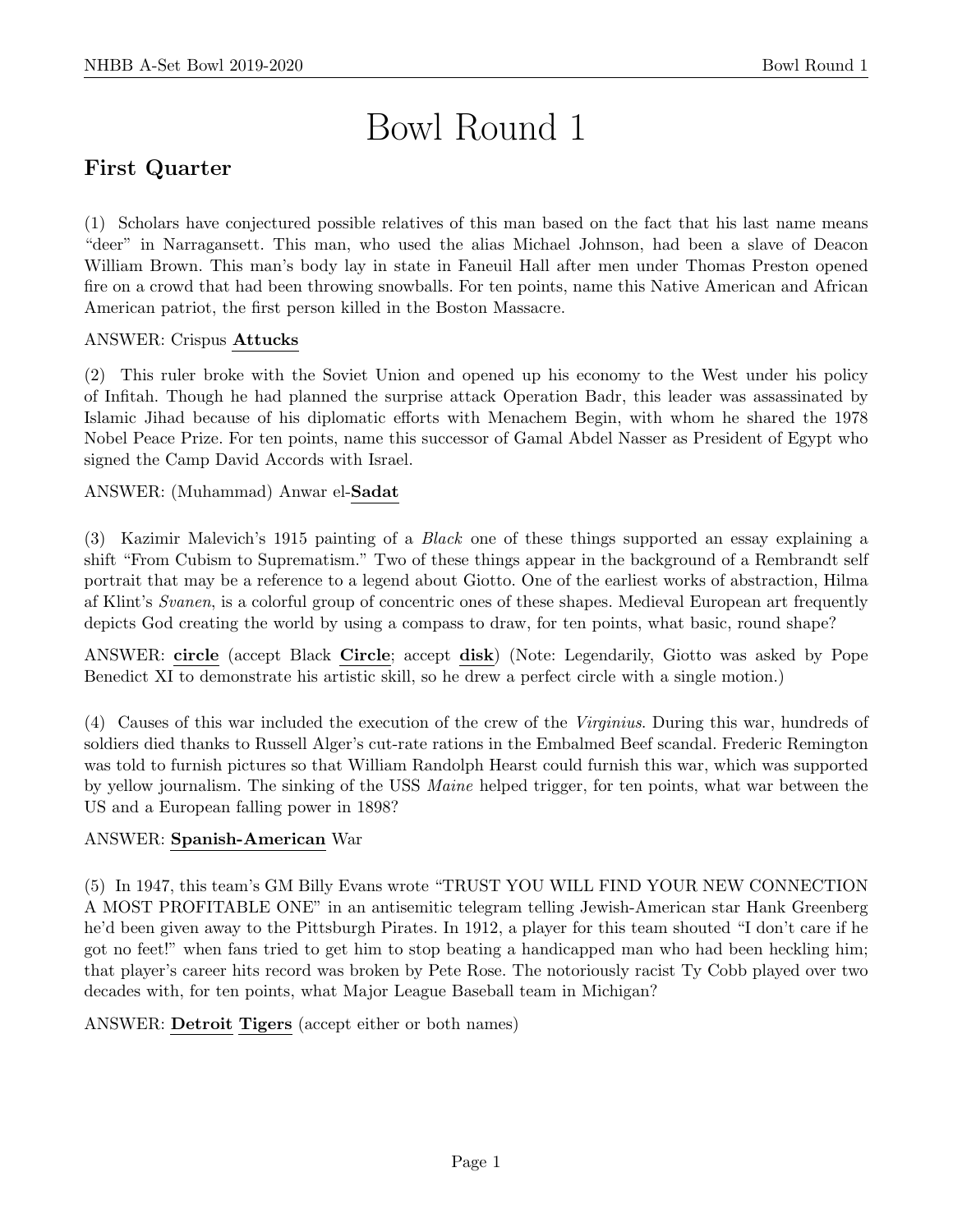(6) This man was assassinated by Cassius Chaeraea after attempting to permanently move to Alexandria. This man may have gone mad after the death of Julia Drusilla, leading to rumors that he appointed Incitatus as a state official. This son of Germanicus was affectionately called "little boot" by the legions. Tiberius was succeeded as emperor by, for ten points, what Roman emperor who supposedly made his horse a consul?

ANSWER: Caligula (accept Gaius Caesar; accept Gaius Julius Caesar Augustus Germanicus; do not prompt on Caesar alone)

(7) During a visit to this country, one psychologist stated that his only goal was to "catch sight of a porcupine;" that trip led Sigmund Freud to conclude that this country "was a mistake." A psychologist from this country developed the ideas of habit, will, and stream of consciousness in his book Principles of Psychology; that man also wrote the book *Pragmatism*. For ten points, name this home country of William James, who was a professor at Harvard.

# ANSWER: United States of America (or USA; accept America)

(8) Investigations of this event included the Hoey Report, which was criticized by the U.S. Navy's Crittenden Report. A slur by Everett Dirksen inspired the popular name for this event, in which President Eisenhower's Executive Order 10450 led to numerous firings of "subversives" from the State Department. Roy Cohn was accused of being closeted during, for ten points, what 1950s "scare" regarding homosexuals in the US Government?

ANSWER: Lavender Scare (accept Lavender Lads, the slur by Dirksen; prompt on descriptive answers)

(9) In this city, after the deaths of Echol Cole and Robert Walker in garbage compactors sparked a sanitation strike, the Mason Temple became the site of the "I've Been to the Mountaintop" speech on April 3, 1968. The next day at this city's Lorraine Motel, James Earl Ray shot and killed the orator of that speech. Martin Luther King Jr. was assassinated in, for ten points, what second-largest city in Tennessee?

# ANSWER: Memphis

(10) This country, the only non-microstate in Europe that did not sign the Helsinki Accords, executed a priest for baptizing a child in 1971, four years after it declared itself the world's first atheist state. Hundreds of thousands of concrete bunkers were built in this country during the Cold War under Enver Hoxha, who replaced King Zog as its leader. For ten points, name this Balkan country where, in 1991, communism fell in Tirana.

# ANSWER: Albania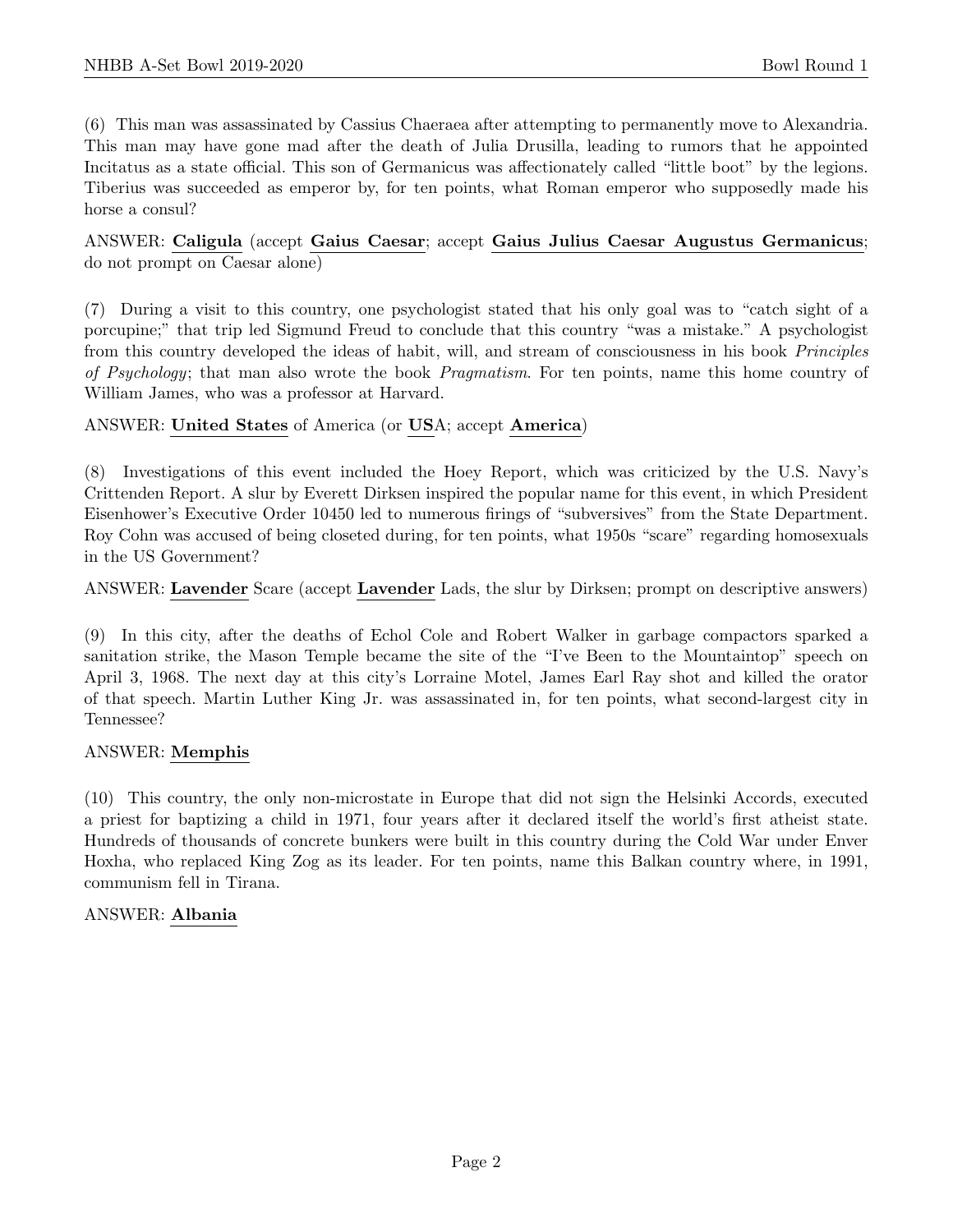# Second Quarter

(1) This leader, who defined peace as "respect for the rights of others," confiscated Catholic Church land in the Law of the Nationalization of the Ecclesiastical Wealth. This man's Minister of the Interior, Francisco Zarco, created the rurales, a mounted police force that was expanded by Porfirio Diaz. This man's family fled to New York after an invasion by Maximilian I, but he was restored to power in 1867. For ten points, name this Zapotec president who led the Liberals during the Reform War and opposed the French invasion of Mexico.

# ANSWER: Benito Pablo Juárez Garcia

BONUS: During Juarez's presidencey, Ignacio Zaragoza won this May 5, 1862 battle that delayed the French takeover of Mexico. This battle is annually commemorated on Cinco de Mayo.

#### ANSWER: Battle of Puebla

(2) One of these facilities in Sobibor was demolished after Alexander Pechersky and Leon Feldhendler organized a revolt. Methods developed in the Aktion T4 program were used in these facilities. Operation Reinhard involved the construction and use of these facilities, where Zyklon B was used; the operation was named for Reinhard Heydrich. Treblinka, Buchenwald, and Auschwitz were sites of, for ten points, what facilities built by Nazi Germany to carry out the Holocaust?

# ANSWER: Nazi German extermination camps (accept concentration camps; accept equivalents like death camps)

BONUS: The poison gas involved in Zyklon B is based on this compound, which was first isolated from the pigment Prussian blue.

#### ANSWER: cyanide (accept hydrogen cyanide)

(3) This politician published the autobiography Why Not the Best? shortly before declaring to run in the primary elections. During his term, this President oversaw the evacuation of Love Canal and the passing of the Superfund law. This man's namesake doctrine sanctioned the USSR for their invasion of Afghanistan, and he boycotted the Moscow Summer Olympics shortly before he lost re-election. The 2002 Nobel Peace Prize was awarded to, for ten points, what US President who was succeeded by Ronald Reagan?

#### ANSWER: James Earl "Jimmy" Carter, Jr.

BONUS: Carter and his wife Rosalynn have increased public awareness of this Georgia-based charity that uses a volunteer labor force to build housing around the world.

ANSWER: Habitat for Humanity (International)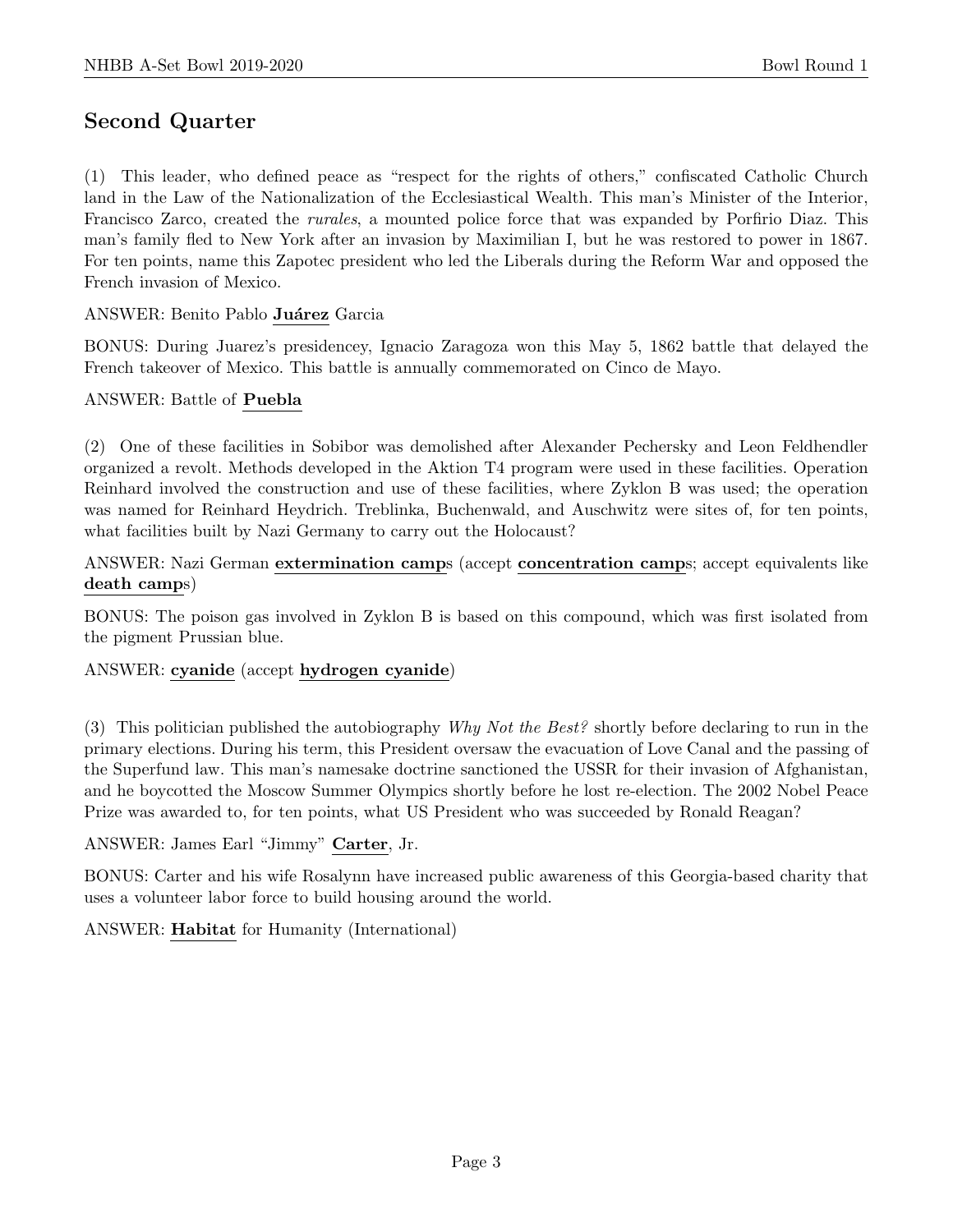(4) At this location, the Marquis de Lafayette's willingness to kiss a queen's hand helped calm tensions during the October Days after cannons from the Hotel de Ville were dragged here by angry women protesting the price of bread. Charles Le Brun helped supervise the construction of this facility, which featured gardens designed by Andre Le Notre and a Hall of Mirrors. Paris was replaced as the site of the royal court by, for ten points, what French palace complex built by Louis XIV [14]?

## ANSWER: Palace of Versailles

BONUS: The Women's March on Versailles, or the October Days, was a food riot of this social class. Over 90% of France was part of this class; the clergy and nobility held power as the two other classes.

#### ANSWER: Third Estate (accept tiers-état; prompt on bourgeoisie; prompt on peasants)

(5) This agency changed its policies after an incident involving four year old Charlotte May Pierstorff. In 1970, this agency allowed its workers to be given collective bargaining rights after a nationwide strike involving 210,000 employees. People were forbidden to use this agency for obscene purposes by the Comstock Laws. Until 1971, the leader of this agency was a member of the Cabinet. For ten points, name this government agency for which Ben Franklin served as the first postmaster general.

#### ANSWER: United States Postal Service (accept USPS; accept US Mail)

BONUS: Charlotte May Pierstorff changed USPS policy by performing this action. Henry "Box" Brown escaped slavery via the Adams Express Company and this process.

# ANSWER: they mailed themselves (accept descriptions relating to living people being shipped in the mail)

(6) A legend relates that these people came into existence after a namesake region revolted against Agis I. People born of these women were labeled as nothoi. An earthquake in the Eurotas Valley allowed these people to launch a revolt. Members of the *Krypteia* could kill these people without repercussions. These subjugated farmers made up the bulk of the population of ancient Laconia. For ten points, name this class of slaves in Sparta.

#### ANSWER: helots (prompt on descriptions of (Spartan) slaves)

BONUS: Most helots worked as farmers, but some worked as servants in this education system for Spartan boys.

#### ANSWER: agoge [uh-goh-gay]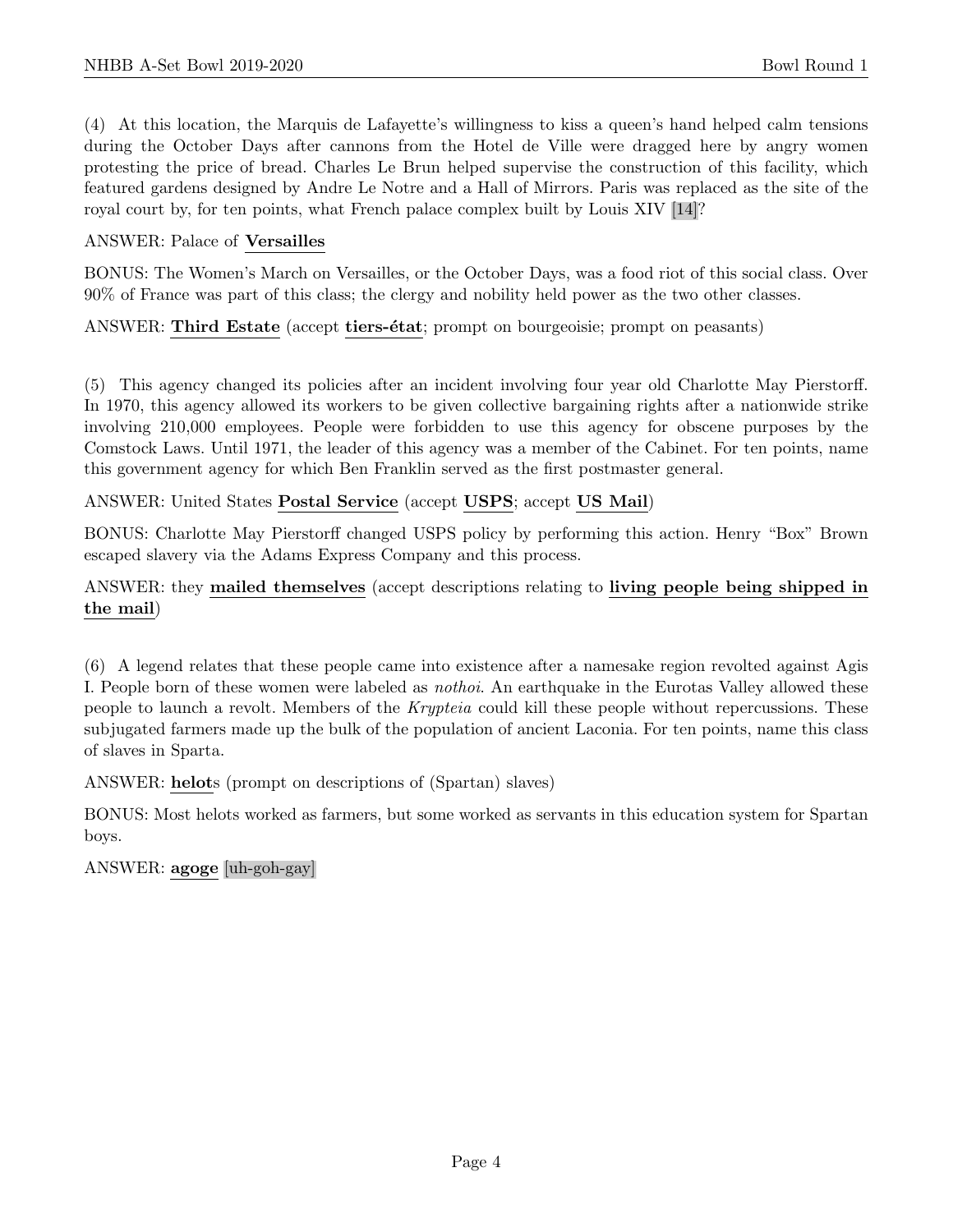(7) After land mines and missiles were found at Ascot House, this man dismissed another leader as "a cobra in the house." The Gukhurahundi massacres, whose name means "the early rain that washes away the chaff," were carried out by this leader's army. In the 2013 elections, this opponent of Joshua Nkomo claimed he would "fight like a wounded animal." After sacking Emmerson Mnangagwa, this man was placed under house arrest. For ten points, name this leader of Zimbabwe from 1980 to 2017.

## ANSWER: Robert Mugabe

BONUS: Mugabe led this Zimbabwean political party, which shared power for the first time in history in 2008 after Morgan Tsvangirai's [chang-ee-rai's] Movement for Democratic Change won 100 seats in parliament.

ANSWER: ZANU-PF (accept Zimbabwe African National Union - Patriotic Front; prompt on partial answers)

(8) This event led to the resettlement of 18,000 children in the Cuban resort town of Tarara. The Liquidators group was formed to bulldoze pine trees after this event, which required the building of a concrete sarcophagus. A high incidence of thyroid cancer was discovered among people in the vicinity of this event, which created the Red Forest. Pripyat was evacuated as a result of a failure in reactor 4 during, for ten points, what 1986 nuclear disaster in Soviet Ukraine?

ANSWER: Chernobyl nuclear meltdown (or disaster, etc.)

BONUS: Mikhail Gorbachev advocated for this policy of "openness" in the wake of Chernobyl and other incidents of Soviet non-transparency.

ANSWER: glasnost

# Third Quarter

The categories are  $\dots$ 

- 1. Colonial Women
- 2. Eighty Years' War
- 3. Modern Asian Leaders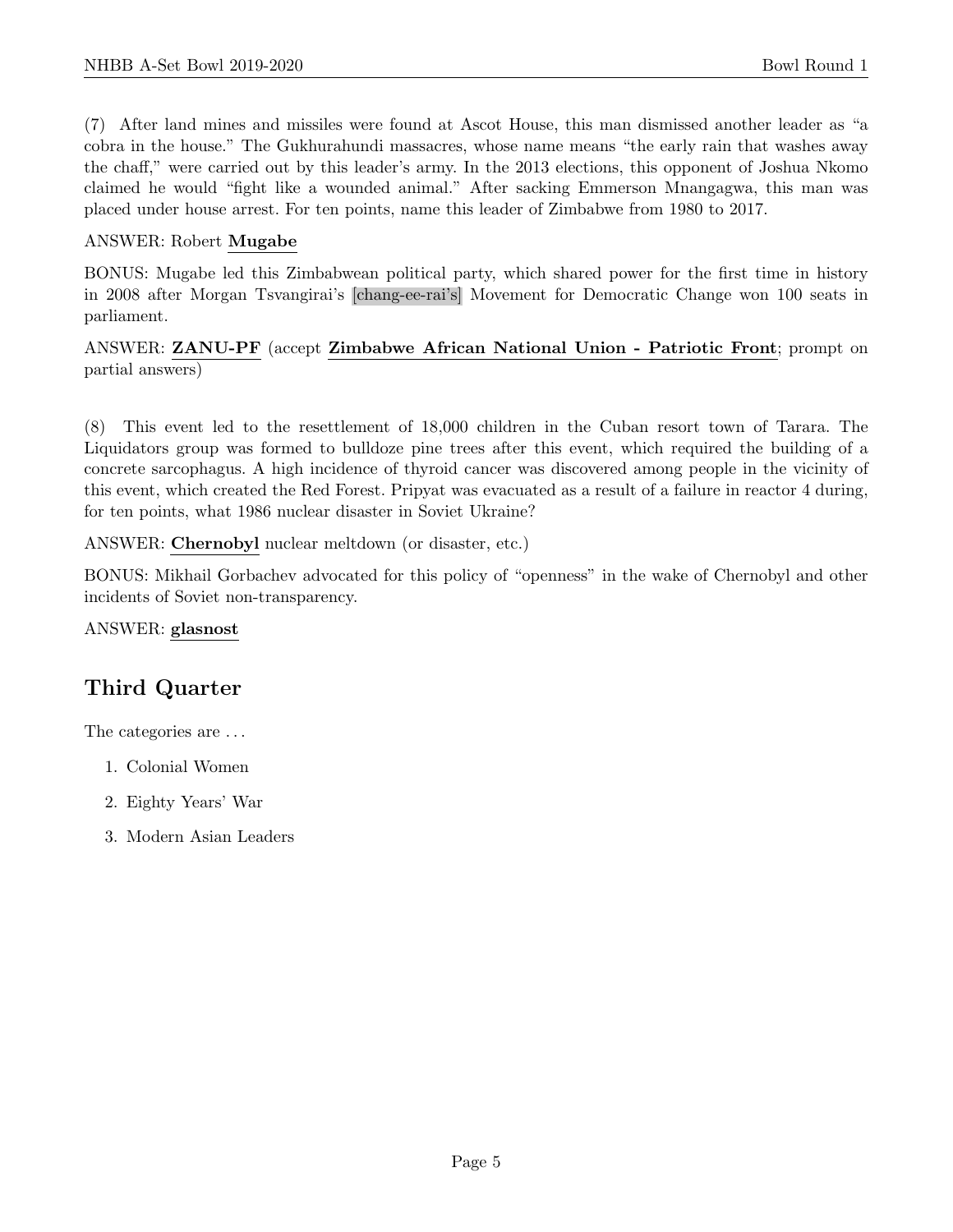Colonial Women

Name the...

(1) Wife of John Adams, who advised him "Remember the ladies..."

ANSWER: Abigail Adams

(2) First First Lady of the United States, who oversaw Mount Vernon.

# ANSWER: Martha Washington (prompt on Washington; accept Martha Dandridge)

(3) First English child born in the New World; she disappeared with the Roanoke Colony.

ANSWER: Virginia Dare

(4) Seamstress who legendarily made the first American flag.

ANSWER: Elizabeth "Betsy" Ross (accept Elizabeth Griscom; accept Elizabeth Ashburn; accept Elizabeth Claypoole)

(5) Nickname of a woman, probably Mary Ludwig Hays, who heroically assisted at the Battle of Monmouth.

ANSWER: Molly Pitcher (prompt on partial answers)

(6) Freed slave and poet who met "his Excellence, George Washington" in 1776.

ANSWER: Phillis Wheatley

(7) British spy who assisted her husband, Benedict Arnold, in his plot to betray West Point.

ANSWER: Margaret "Peggy" Shippen (prompt on "Margaret" and/or "Peggy" and/or "Arnold")

(8) Quaker who was hanged in June 1660 after a brief staged reprieve, becoming the third Boston Martyr to be executed.

ANSWER: Mary Dyer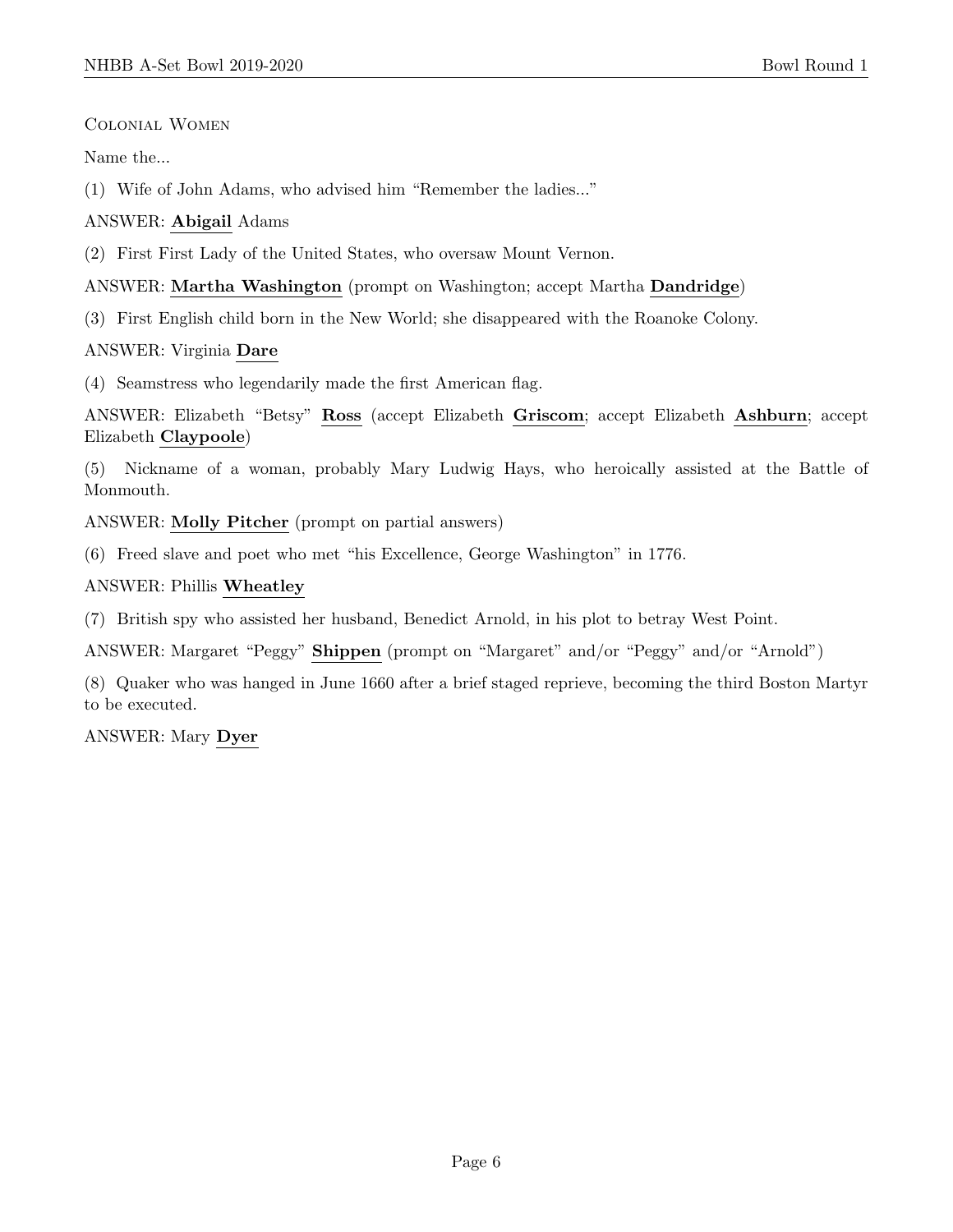Eighty Years' War

Name the...

(1) Empire that held the Netherlands as a personal union prior to the Eighty Years' War.

# ANSWER: Spain

(2) Dynastic house from Austria that, at the time, ruled that country.

# ANSWER: Habsburgs (accept Hapsburgs)

(3) Largely German empire of which the Netherlands was officially a part until 1648.

ANSWER: Holy Roman Empire (accept Sacrum Imperium Romanum; accept Heiliges Römisches Reich)

(4) Leader of the Dutch Revolt, the father of the Netherlands, who was assassinated by Balthasar G´erard.

ANSWER: William I (accept William of Orange; accept William the Silent; accept William the Taciturn; accept Willem de Zwijger; accept Willem van Oranje; prompt on "William")

(5) Kingdom that lost control of the Malabar Coast and the Cape of Good Hope as part of a war with the Dutch.

# ANSWER: Portugal

(6) Fireships that worked as floating bombs during the Siege of Antwerp; ships of the same name fought the Spanish Armada.

# ANSWER: hellburners (accept hellebranders)

(7) Treaty, part of the larger Peace of Westphalia, that established the Dutch Republic in 1648.

ANSWER: Peace of Münster

(8) Confederation of Dutch nobles led by Willem Bloys van Treslong that seized Brielle after losing access to British ports.

ANSWER: Sea Beggars (accept Watergeuzen; accept Gueux de mer)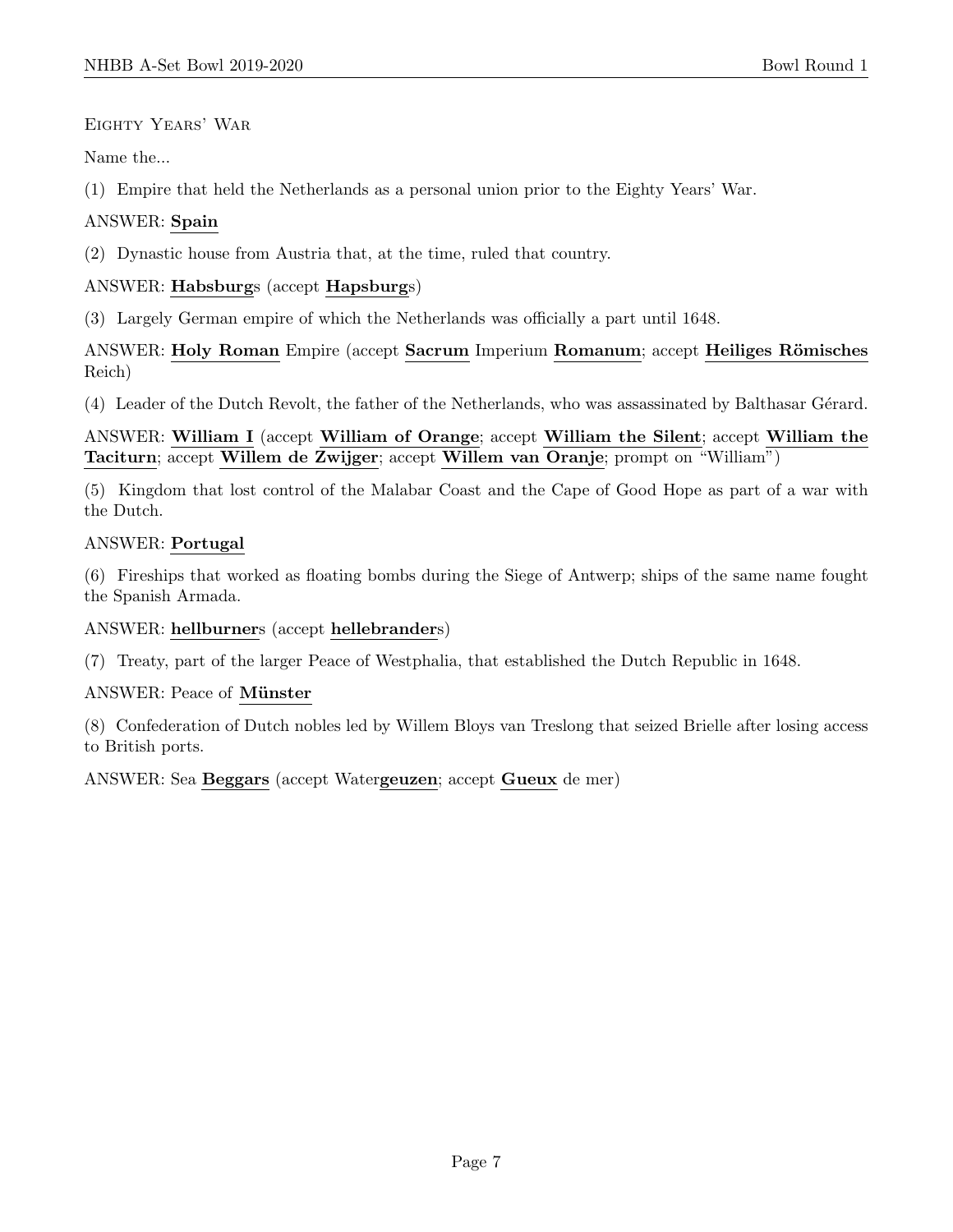Modern Asian Leaders

Name the...

(1) North Korean family that advocates Juche and includes Supreme Leader Jong-un.

ANSWER: Kim family

(2) Leader who announced the One Belt, One Road Initiative as China's current President.

ANSWER: Xi [shee] Jinping

(3) Successor of Manmohan Singh and BJP party leader who became Prime Minister in 2014.

ANSWER: Narendra Modi

(4) Founder of the National League for Democracy who won the 1991 Nobel Peace Prize under house arrest in Rangoon.

ANSWER: Aung San Suu Kyi [chee]

(5) President who resigned in 2019 and now lends his name to the capital of Kazakhstan.

ANSWER: Nursultan Abishuly Nazarbayev

(6) Liberal Democratic Prime Minister whose economic policy is based on "three arrows."

# ANSWER: Shinzo Abe

(7) Lebanese Prime Minister whose father's 2005 assassination sparked the Cedar Revolution.

ANSWER: Saad Hariri

(8) Ruling family of Bhutan whose "Dragon King" Jigme Singye abdicated in 2006.

ANSWER: Wangchuck family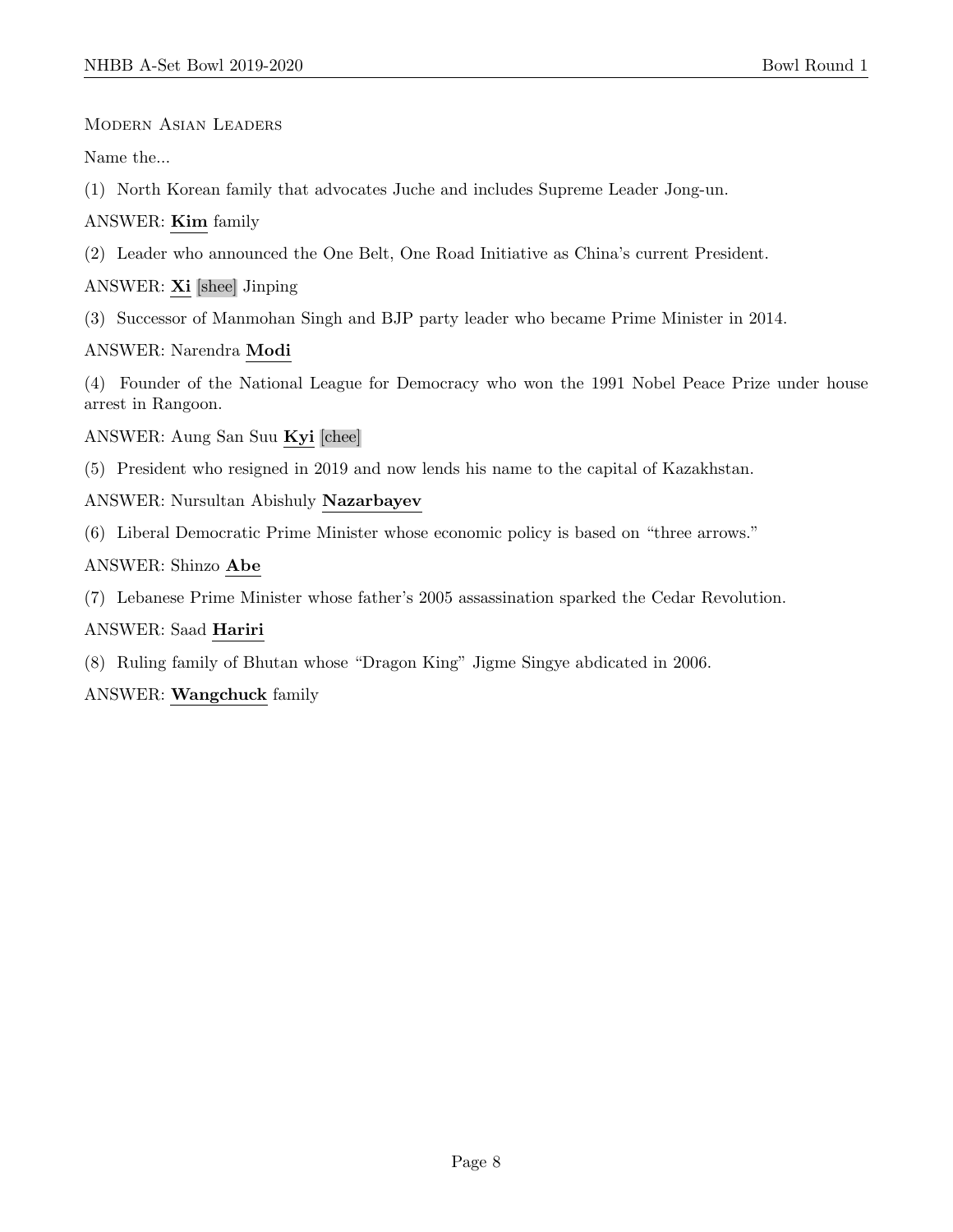# Fourth Quarter

(1) This musician included tracks like "Sonnet for Sister Kate" and "Sonnet for Caesar" in a twelve-part suite based on the work of William Shakespeare. Paul Gonsalves played a 27-chorus solo in the middle of "Diminuendo and Crescendo in Blue" at the 1956 Newport (+) Jazz Festival, where this bandleader was begged to stick to a curfew. Juan Tizol and saxophonist Johnny Hodges played in this man's orchestra. Billy Strayhorn's (\*) "Take the 'A' Train" was a theme song of, for ten points, what jazz pianist and composer of "Mood Indigo" and "It Don't Mean a Thing (If it Ain't Got That Swing)" who led the Cotton Club Orchestra?

ANSWER: Duke Ellington (accept Edward Kennedy Ellington)

(2) This man, who was accused of cannibalism in the Coffin Handbills, won a battle after the opposing soldiers forgot to bring ladders to climb the fortifications that this man had constructed. During that battle, this man was assisted by the French (+) pirate Jean Lafitte. This man defeated the Creek at Horseshoe Bend, the last battle of the Red Stick War, and he defeated Edward Pakenham in a battle that occurred (\*) after the Treaty of Ghent ended the War of 1812. For ten points, name this general who won the Battle of New Orleans before being elected President in 1828.

# ANSWER: Andrew Jackson

(3) In this battle, the losing commander devised an attrition strategy known as Operation Judgement. To end this battle, Charles Mangin helped one side recapture a location that the losers captured without firing a shot on this battle's third day,  $(+)$  Fort Douaumont. Control of the Meuse Heights was a central goal of Erich Falkenhayn during this battle, which began roughly three months prior to the Battle of the  $(*)$  Somme. The German plan to "bleed [the French] white" failed at, for ten points, what longest battle of World War I's Western Front?

ANSWER: Battle of Verdun

(4) A god from this civilization was syncretized with Hermes to form Hermes Trismegistus, the purported author of the Hermetic Corpus. While at this civilization's Siwa  $(+)$  oasis, Alexander the Great proclaimed himself to be a god. Worship of the syncretic god Serapis in this civilization was instituted by  $(*)$  Ptolemy I, and worship of the sun disk Aten here was instituted by Akenaten. For ten points, name this civilization whose people worshiped the pharaohs as incarnations of Osiris and Horus.

# ANSWER: ancient Egypt

(5) This author discussed the election of Donald Trump in the essay "Mourning for Whiteness." This author's hometown of Lorain, Ohio is the setting of her debut novel, in which marigolds ominously fail to bloom and  $(+)$  Pecola longs for the title symbol of whiteness. In the aftermath of the Whitewater scandal, this author described Bill Clinton as the first black president. (\*) Escaped slave Margaret Garner inspired a novel by this author in which a murdered baby returns from the Ohio River as a ghost. For ten points, name this American Nobel laureate who wrote The Bluest Eye and Beloved.

ANSWER: Toni Morrison (or Chloe Anthony Wofford Morrison)